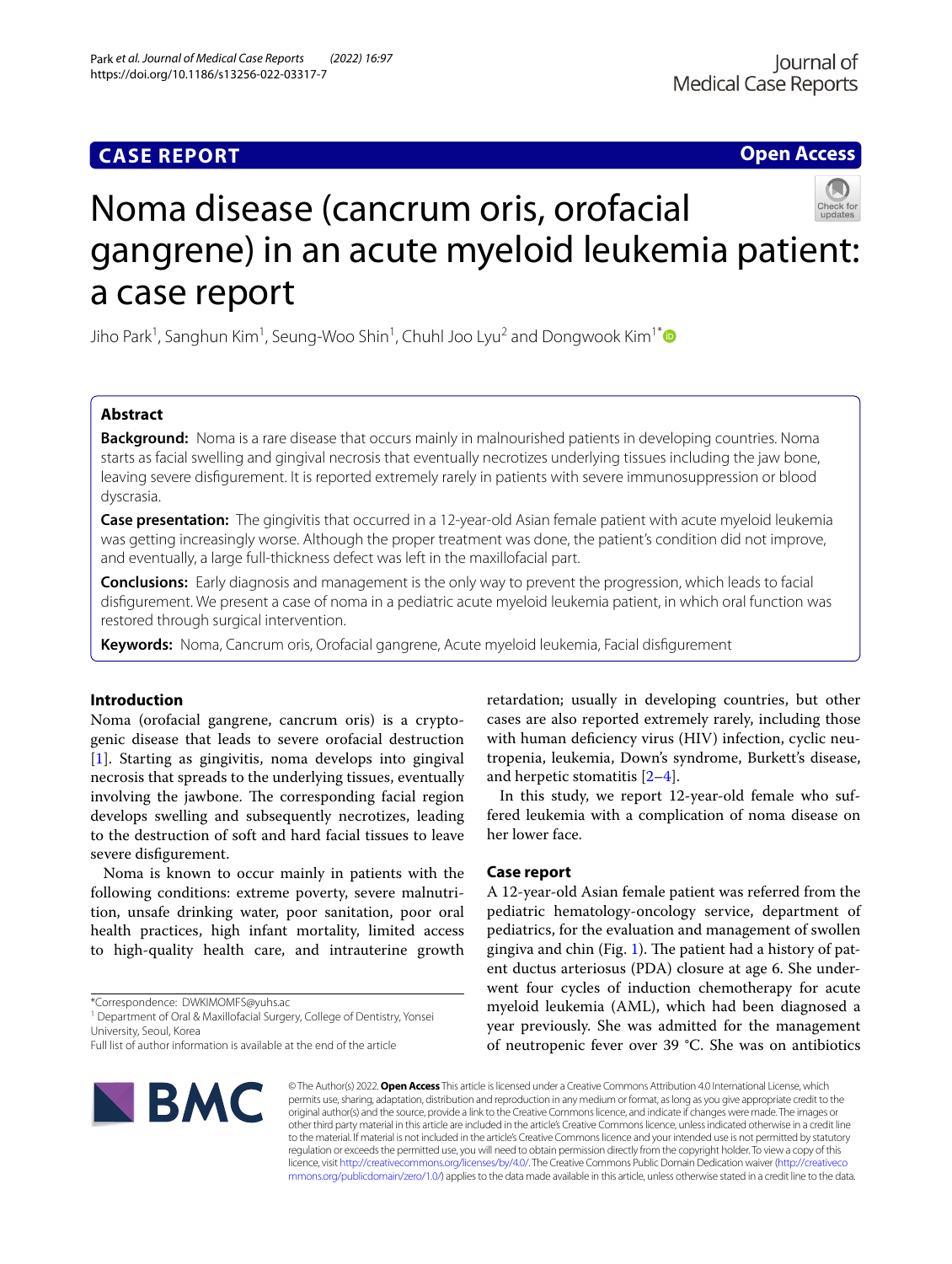

<span id="page-1-0"></span>**Fig. 1** Initial presentation and progression of lesion. **A** and **B** Ecchymosis of chin and necrotizing gingivitis is noted. **C** 1 week, **D** 3 weeks, **E** 5 weeks, and **F** 7 weeks after the initial presentation. The necrotic portion of mandible and the alveolar bone spontaneously fell off afterwards

(linezolid, meropenem, sulfamethoxazole, metronidazole, teicoplanin, cefpiramide, amikacin), antifungals (fuconazole, nystatin, amphotericin B, voriconazole, caspofungin), and an antiviral (acyclovir) for her febrile condition, under the impression of neutropenic fever and vancomycin-resistance enterococci (VRE) sepsis. The results of complete blood count with diferential were as follows: white blood cell (WBC) counts 40/μL, platelet counts 8000/μL, absolute neutrophil count 0/μL.

As the patient was already on every possible antibiotic, antifungal, and antiviral, close observation and oral hygiene maintenance was the only possible management. Surgical intervention was contraindicated due to her systemic condition, especially considering her hematologic status. Six days after the initial presentation, the patient developed cardiac arrest under the background of uncontrolled fever. Return of spontaneous circulation was achieved after resuscitation, and her general condition improved as days went by. The oral and facial lesion progressed to full-thickness gangrene and underlying alveolar bone separated from the surrounding mandible (Fig. [1\)](#page-1-0). Teeth on the segment spontaneously fell out (Fig. [1](#page-1-0)). The necrotic alveolar bone segment also spontaneously fell out.

After the patient had become afebrile and able to return to regular activities, not only the disfgurement but the incompetency of the lips and resultant drooling posed severe obstacles in her daily life since oral intake was disabled. Considering the pancytopenic condition of the patient, surgical repair was done as simply as

possible, by local fap, to achieve continuity of the orbicularis oris muscle and competency of the lip, thus enabling oral intake afterwards (Fig. [2](#page-2-3)).

## **Discussion and conclusions**

Noma was frst described in 1595 by Carolus Battus, and since then many cases have been reported [\[5](#page-2-4)]. Following advances in medical science, novel epidemiological investigations and surgeries on noma were conducted in the 1800s [\[6\]](#page-2-5). In 1926, Smith *et al*. presented the frst case of cancrum oris in leukemia patients after a postmortem examination of a patient who died of hospitalization due to severe pain in the left facial area. In 2010, Krishnamurthy *et al*. reported a case of cancrum oris in a patient with chemotherapy for acute myeloid leukemia [\[7](#page-2-6), [8\]](#page-2-7).

Annually, the incidence and prevalence of noma is reported as 140,000 and 770,000 cases, respectively. The epidemiology of noma has not changed much over the years, except that there has been a reduction in the mortality rate from 90% to about 8–10%, mainly due to modern antibiotics [\[9](#page-3-0), [10\]](#page-3-1). Early diagnosis and management are the only way to prevent progression of the disease and resulting severe facial disfgurement.

Based on World Health Organization guidelines for noma in 2016, the optimal standard of care is to start antibiotic treatment as early as possible [\[4](#page-2-2)]. Although the patient in this report was already undergoing treatment with a wide range of antibiotic, antifungal, and antiviral drugs for the management of neutropenic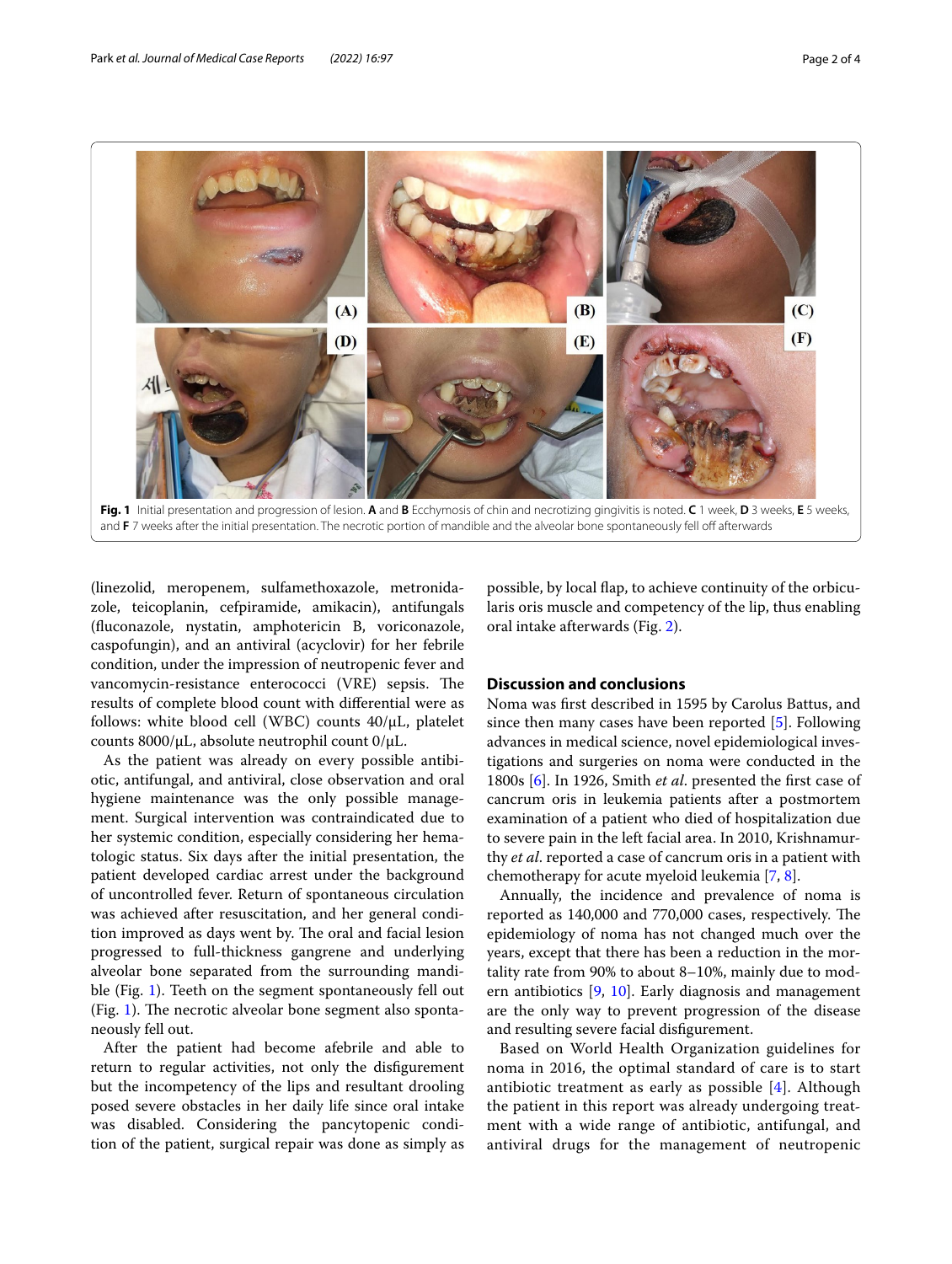

<span id="page-2-3"></span>fever, the lesion progressed and resulted in full-thickness defects including the underlying mandible.

Defects in the lower face can occur for various reasons, such as trauma and malignant tumors, and if accompanied by lip incompetency and drooling, greatly afect daily life. Repairing such defects will help enable oral intake and enhance appearance as well. Though there are various methods, including local and free flaps, to repair or reconstruct the lip and lower facial defects, a minimally invasive approach should be considered in such a pancytopenic patient. Flipping the buccal skin fap to repair the oral side and recovering the continuity of the orbicularis oris muscle was the key step of the repair.

With advances in medicine and living standards, noma has come to be regarded as a region-specifc disease. It was thus initially difficult to achieve proper diagnosis of its occurrence in an acute myeloid leukemia patient as reported here. We report this case of noma in a child with leukemia to emphasize that this rare disease is not confned to the malnourished, but may also occur in patients with deliberately suppressed immune systems [11].

#### **Abbreviations**

AML: Acute myeloid leukemia; VRE: Vancomycin-resistance enterococci; WBC: White blood cell.

#### **Acknowledgements**

Not applicable.

#### **Authors' contributions**

JH, CJ, and DW cared for the patient. JH, SW, and DW drafted the case report. All authors read and approved the fnal manuscript.

#### **Funding**

This study was supported by a new faculty research seed money grant of Yonsei University College of Dentistry for 2020 (2020-32-0014.)

#### **Availability of data and materials**

Not applicable.

#### **Declarations**

#### **Ethics approval and consent to participate**

This study was conducted in accordance with the fundamental principles of the latest revised Declaration of Helsinki. This study was obtained for exemption from IRB of number 2-2020-0109

#### **Consent for publication**

Written informed consent was obtained from the patient's legal guardian for publication of this case report and any accompanying images. A copy of the written consent is available for review by the Editor-in-Chief of this journal.

#### **Competing interests**

The authors declare that they have no competing interests.

#### **Author details**

<sup>1</sup> Department of Oral & Maxillofacial Surgery, College of Dentistry, Yonsei University, Seoul, Korea. <sup>2</sup> Department of Pediatrics, College of Medicine, Yonsei University, Seoul, Korea.

#### Received: 8 March 2021 Accepted: 8 February 2022 Published online: 08 March 2022

#### **References**

- <span id="page-2-0"></span>1. Baratti-Mayer D, Pittet B, Montandon D, Bolivar I, Bornand J-E, Hugonnet S, Jaquinet A, Schrenzel J, Pittet D. Noma: an "infectious" disease of unknown aetiology. Lancet Infect Dis. 2003;3:419–31. [https://doi.org/10.](https://doi.org/10.1016/S1473-3099(03)00670-4) [1016/S1473-3099\(03\)00670-4](https://doi.org/10.1016/S1473-3099(03)00670-4).
- <span id="page-2-1"></span>Weinstein RA, Choukas NC, Wood WS. Cancrum oris-like lesion associated with acute myelogenous leukemia. Oral Surg Oral Med Oral Pathol. 1974;38:10–4. [https://doi.org/10.1016/0030-4220\(74\)90305-3.](https://doi.org/10.1016/0030-4220(74)90305-3)
- 3. Hatcher J, Williamson L. Noma in a patient with HIV. Lancet Infect Dis. 2017;17:672. [https://doi.org/10.1016/S1473-3099\(17\)30263-3.](https://doi.org/10.1016/S1473-3099(17)30263-3)
- <span id="page-2-2"></span>4. World Health Organisation (WHO). Noma is a severe disease. It is treatable if detected and managed early. Geneva: WHO; 2016. p. 1–24.
- <span id="page-2-4"></span>5. Marck K, Bruijn H. Surgical treatment of noma. Oral Dis. 2008;5:167–71. <https://doi.org/10.1111/j.1601-0825.1999.tb00084.x>.
- <span id="page-2-5"></span>6. Marck KW. A history of noma, the "Face of Poverty." Plast Reconstr Surg. 2003;111:1702–7. <https://doi.org/10.1097/01.PRS.0000055445.84307.3C>.
- <span id="page-2-6"></span>7. Smith EC. Cancrum oris in a case of leukæmia. Trans R Soc Trop Med Hyg. 1926;19:394–6. [https://doi.org/10.1016/S0035-9203\(26\)90506-3.](https://doi.org/10.1016/S0035-9203(26)90506-3)
- <span id="page-2-7"></span>8. Krishnamurthy A, Sundersingh S, Srinivas S, Vaidhyanathan A, Lnu K. Cancrum oris-associated with acute myeloid leukemia: a forgotten disease. Int J Head Neck Surg. 2010;1:167–9. [https://doi.org/10.5005/jp-journ](https://doi.org/10.5005/jp-journals-10001-1032) [als-10001-1032.](https://doi.org/10.5005/jp-journals-10001-1032)